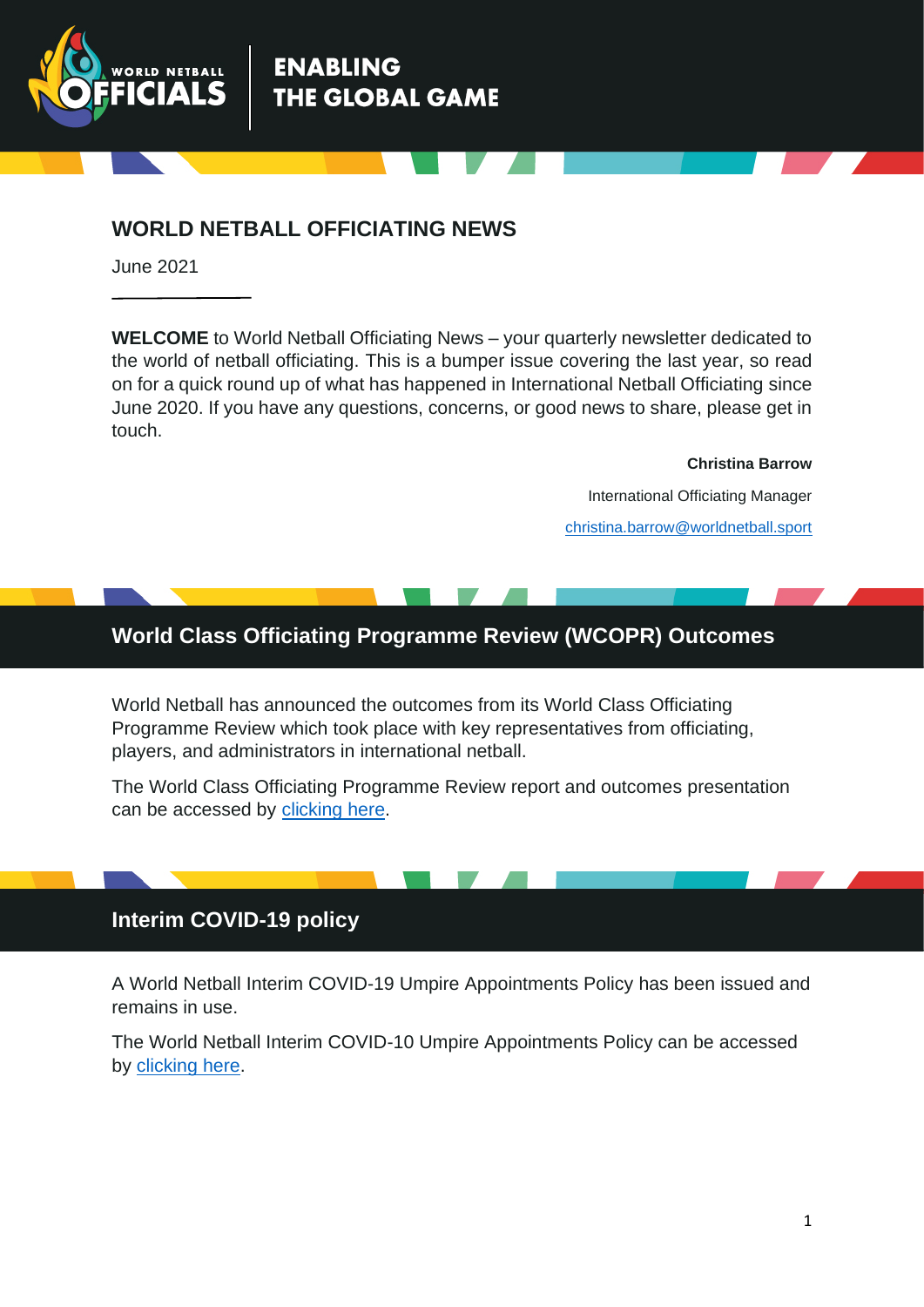# Officials Representative Group (ORG) Membership

Following the recent announcement that an Officials Representative Group (ORG) will be formed, the membership process has now been completed and the following representatives have been selected for the ORG:

**For International Umpires' Award (IUA):** Tara Warner **For International Talent Identified Umpires (ITID):** James Matthews **For IUA Testing Panel (ITP):** Fay Meiklejohn **For ITP Cadet:** Marielouw van der Merwe

The terms of reference for the ORG can be accessed by [clicking here.](https://netball.sport/game/officiating/international-umpiring-handbook)

#### **Extension of World Netball issued dates for officials**

The ongoing Covid-19 pandemic continues to affect the normal processes for screening and testing.

We are continuing to review 'World Netball issued dates' for all officials based on what is known and anticipated and is in the best interest of all our stakeholders.

To mitigate the continued impact of COVID-19 a further 12-month extension has been added to the current end date in netWorld for all World Netball Officials; IUA, ITID, ITP, ITP Cadet, Officiating Coordinator (OC).

*It is worth noting that the World Netball Procedures continue to have the usual measures in place to manage the end of issued status and the COVID-19 situation continues to make the situation uncertain globally.*

The World Netball Officiating Procedures can be accessed by [clicking here.](https://netball.sport/game/officiating/international-umpiring-handbook)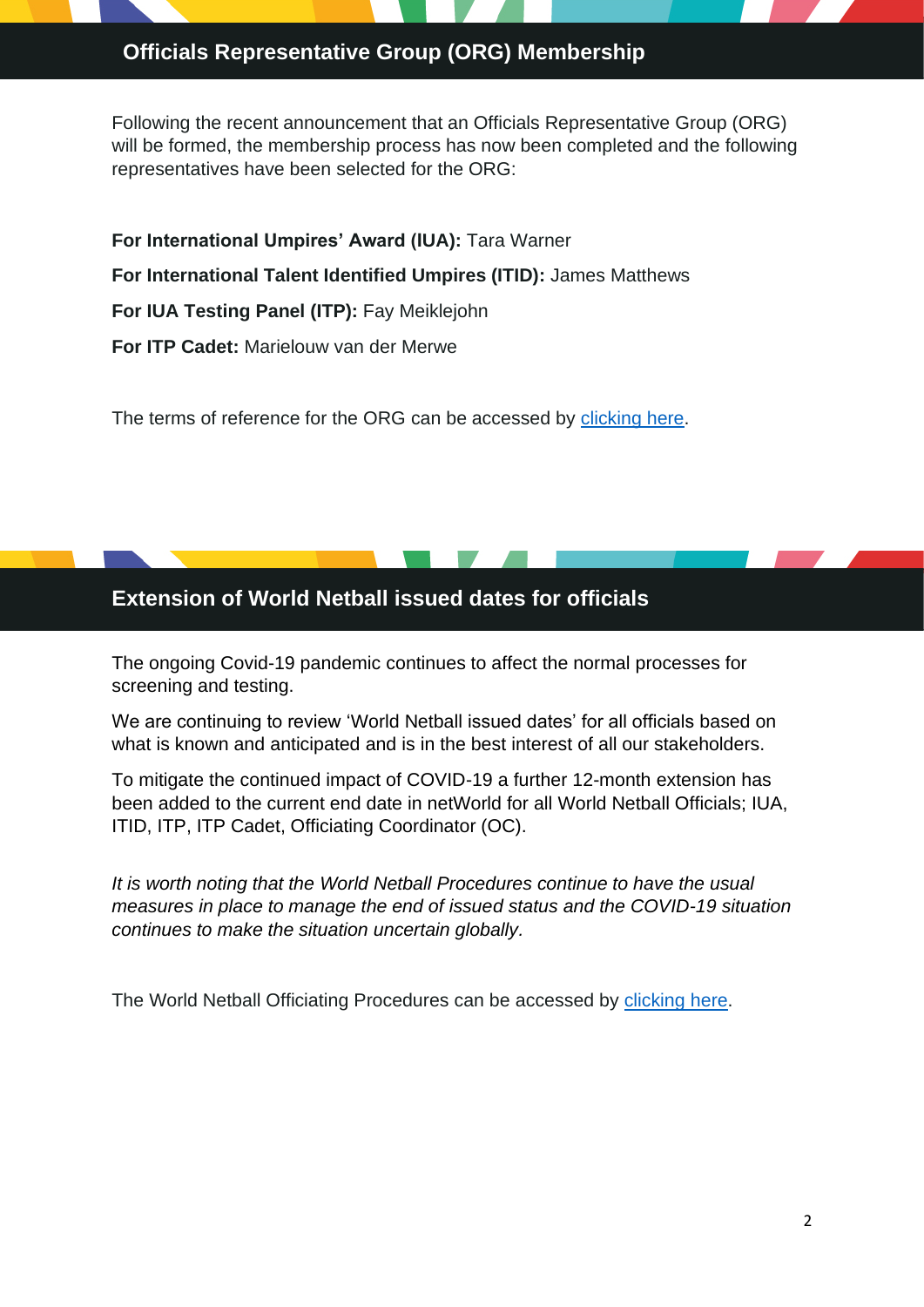Rhian Edwards (Wales) Natalie Gregan (England) Farrah Jaura (England) Louise Cole (England)

World Netball wishes them all well in their future international umpiring.

# **Re-endorsement of WorId Netball IUA**

Kristie Simpson (New Zealand)

# **Retirement of World Netball Officials**

- IUA Ian Fuller (England)
- IUA Lisa Douglas (New Zealand)
- IUA Ann Hay (New Zealand)
- ITID Susan Forssman (South Africa)
- ITID Emma Donaldson (Australia)
- OC Lainie Houston (Australia)
- World Netball wishes them all well in their future endeavours.

For information on all the current international umpires please refer to the World Netball website [here.](https://netball.sport/game/officiating/international-umpire-appointments)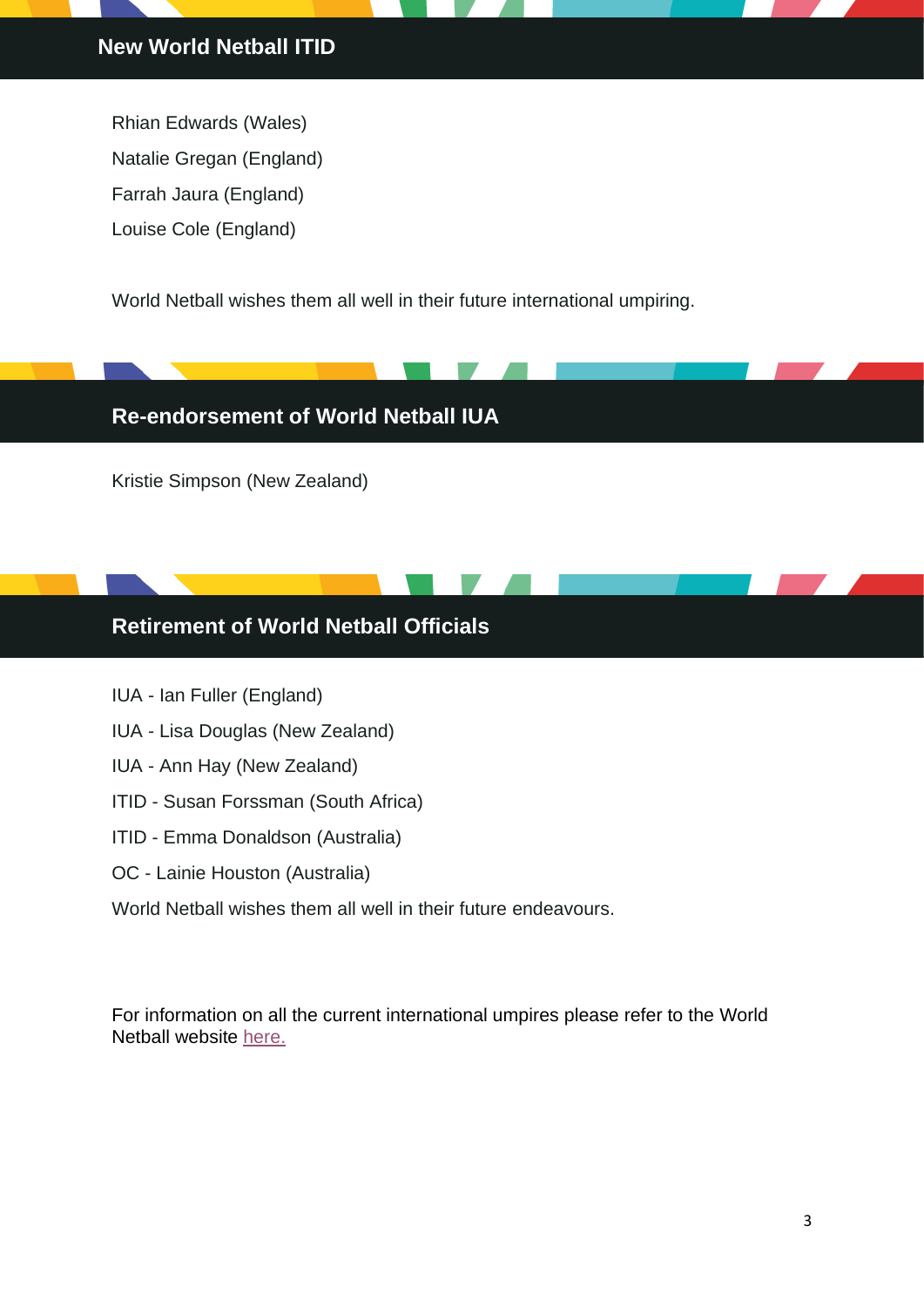#### **neWorld Webinars**

Webinars have been led by RSportz for:

- Events hosts to understand the functions in netWorld has been held which included how match score sheets can currently be entered.
- International Umpires to explain the use and functions of netWorld.

Please contact [World Netball](mailto:info@worldnetball.sport) if you wish to watch a recording of these webinars.

#### **University of Portsmouth Umpire Study**

COVID-19 continues to have an impact on the schedule but the next steps for the University of Portsmouth Umpire Study currently comprises of:

- Received input from over 200 officials to a survey concerning their current umpire systems and the structures across different countries. This will feed into a mapping exercise being undertaken in the Umpire Development Study.
- Prepare video and audio on proposed simulation to assess fitness at an international level and ask interested IUAs from VNWC2019 to trial the fitness test (in their own time) to gain feedback on whether the test is representative and feasible.
- Trials of the recommended fitness test, whilst collecting physical data e.g. (heart rates, distances, and speeds) with International Umpires to confirm the validity of the simulations and practicalities of undertaking them.
- Introduction of the new fitness test to International Umpires.

*Note: When the new fitness test is introduced a video demonstrating that it has been completing will be required from each umpire.*

For information on the University of Portsmouth Umpire Study please refer to the World Netball website [here.](https://netball.sport/archives/16557)